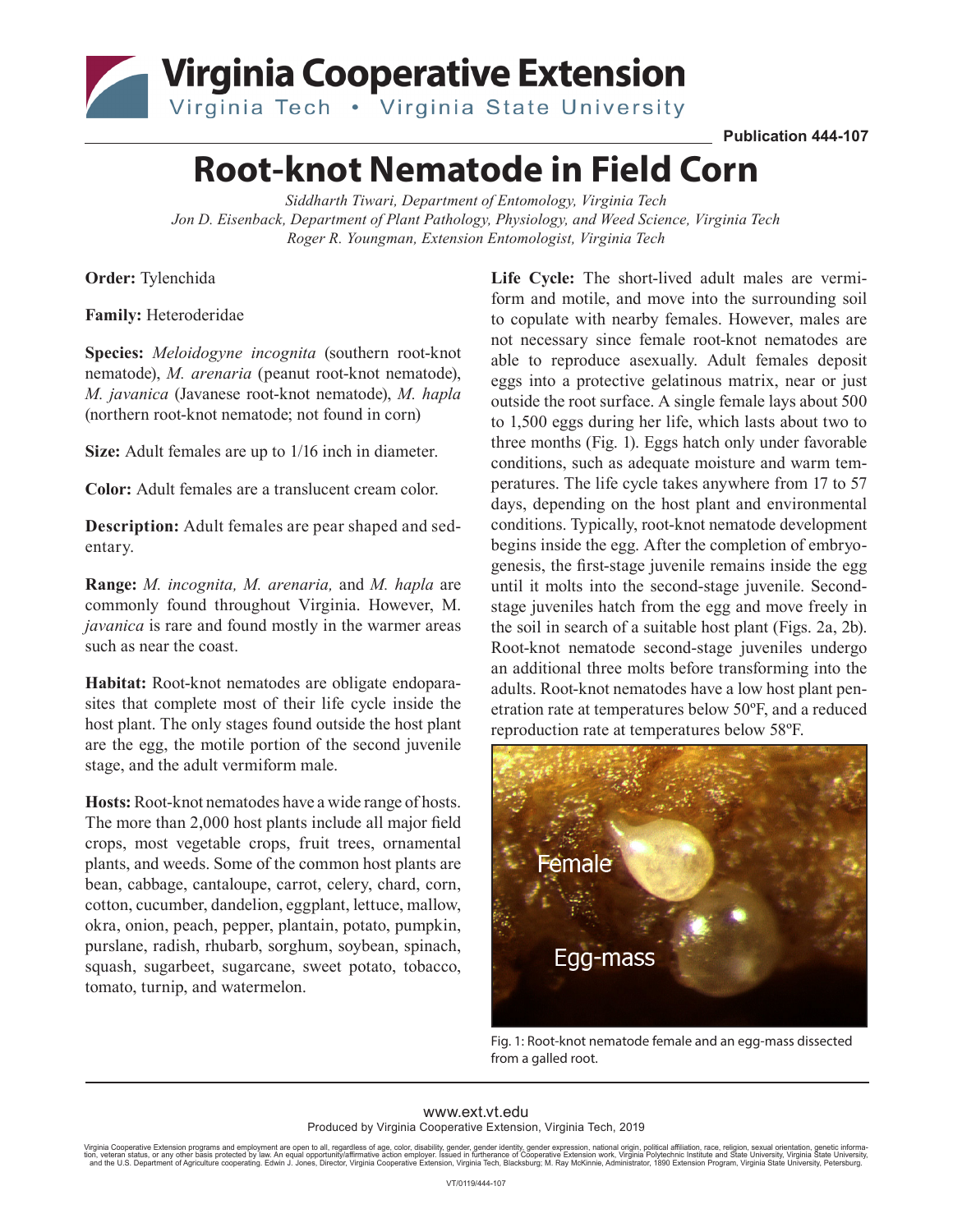

Fig. 2a. Second-stage juveniles of root-knot nematode, Meloidogyne sp.



Fig. 2b. Second-stage juveniles of root-knot nematode, Meloidogyne sp., inside a plant root.

**Type of Damage:** The second-stage juvenile enters the plant root behind the root cap, in the zone of elongation where it then migrates toward the root tip. Once it reaches the root tip, it turns 180º and travels in the center of the root cylinder to the zone of differentiation. In the zone of differentiation, the second-stage juvenile injects esophageal gland secretions that cause proxylem root cells to divide, enlarge, and form multinucleate giant cells. These giant cells act as metabolic sinks that actively transfer nutrients from host plant to the developing nematode. Cells around the developing juvenile also become hypertrophic and more numerous, which ultimately results in the formation of the characteristic root galls, associated with *Meloidogyne* infections.

Although corn is not often damaged by root-knot nematodes, it can serve as a host to three of the four common species of *Meloidogyne* (*M. incognita, M. arenaria, and M. javanica*); therefore, root-knot nematode populations may be increased during corn production so that the crop following corn in a rotation scheme may be severely affected if it is sensitive to one of these nematodes.

Corn damaged by root-knot nematodes often is stunted and has the appearance of moisture and nutrient deficiencies. Severe infestations can result in the death of younger plants. Affected plants typically occur in patches in the field and symptoms are often attributed to other causes such as compacted or acidic soils, nutrient deficiencies, or soil insects, such as annual white grubs, wireworms, or seedcorn maggot. Rootknot nematodes typically are more common and most damaging to plants in light, sandy-textured soils. Belowground symptoms include roots that are galled, stunted, and discolored (Fig. 3). Sometimes the corn root system may appear healthy and galls may be small and difficult to notice even though root-knot nematode numbers may be very high. In either case, root growth is often restricted to shallow depths of only 8 or 10 inches below the surface when heavily infected. This reduces yield by restricting access to water and nutrients that are needed for plant growth and development. In field corn, root-knot nematodes may also cause stubby root symptoms because they stop the growth of root tips.

If nematode populations are high and growing conditions are good, damage may not be visible, but yield may be reduced. Severe damage is often visible and yield losses heavy if corn was stressed during the early part of the season. A fourth common species of root-



Fig. 3: Comparison between root-knot nematode infected root (left) and a non-infected root (right).